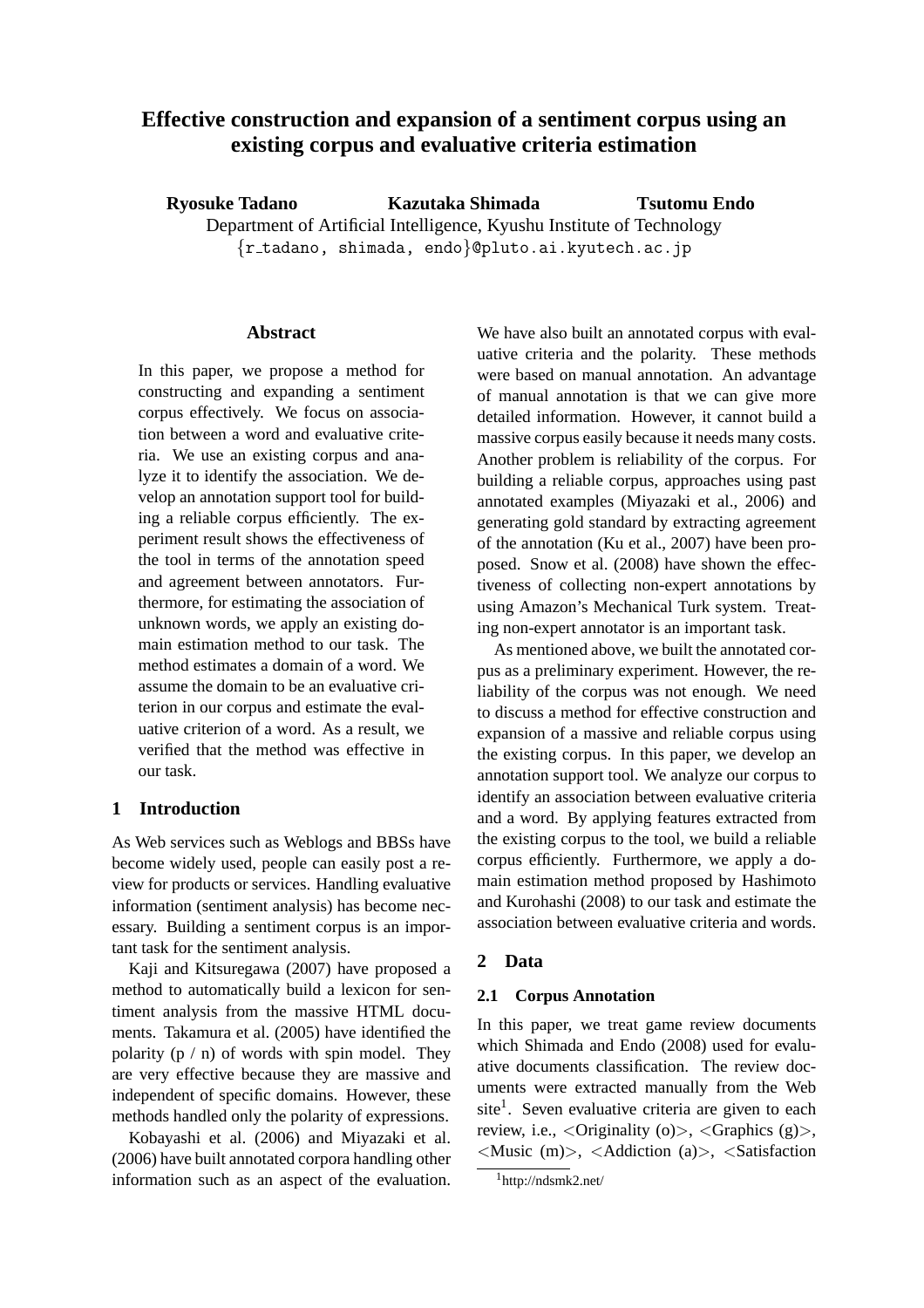$(s)$ , <Comfort  $(c)$ , and <Difficulty  $(d)$ .

As a preliminary experiment, two annotators  $(A_1, A_2)$  annotated approximately 5,000 sentences in the review documents. Principles of the annotation process were as follows: (1) the tag set consists of 7 evaluative criteria mentioned above, (2) the polarity is Positive  $(P)$  or Negative  $(N)$ ,  $(3)$  the target is a sentence or a short phrase, and (4) the number of tags for an evaluative expression is one or more. Figure 1 shows an example of the actual annotation.

In this annotation,  $A_1$  annotated 3,446 expressions and *A*<sup>2</sup> annotated 1,589 expressions. The reason why there was a difference of the number of annotated expressions is that the  $A_1$  re-annotated them when the data was used for another sentiment analysis task that we studied.



Figure 1: An example of the annotation.

### **2.2 Agreement of the existing corpus**

A reliability measure for a corpus constructed is agreement between annotators. We calculated the agreement between  $A_1$  and  $A_2$ . The rate of which both annotators detected the same expression was 42.7% and the rate of which annotators gave the same tag was  $0.456$  on  $\kappa$  value<sup>2</sup>. Ku et al. have reported that this value can be regarded as the moderate agreement in a scale of the  $\kappa$  value. However, it was not enough for the reliable corpus. In addition, there existed evaluative expressions which annotators failed to detect them.

### **3 Annotation support tool**

In this section, we explain an annotation support tool to build more reliable corpus efficiently. The following three functions are implemented to our tool; (1) GUI support, (2) identification of association between evaluative criteria and words, and (3) presentation of annotated examples. Figure 2 shows the interface of the tool.

### **3.1 GUI support**

Annotators used a text editor for building the corpus in section 2. In this case, there were problems of increase in the annotator's workload and decrease in efficiency of construction of the corpus. For solving these problems, we develop a GUI for simplification of annotation. It helps annotators work with a mouse. As a result, it leads to reduction of annotator's cost.

# **3.2 Identification of association between evaluative criteria and words**

To reduce the cost of annotation, our tool indicates expressions which have possibility to be given annotation tag (see (a) in Figure 2). We firstly extract expressions associated strongly to evaluative criteria from the annotated corpus explained in section 2. For example, a word "BGM" tends to appear frequently in expressions given the evaluative criterion tag <Music>. Therefore, "BGM" and <Music> are regarded as associative and extracted as a pair. We define how strongly a word and evaluative criteria are associated by using the *t f*-*id f* algorithm. We reform the *t f*-*id f* algorithm by treating the number of annotated expressions and evaluative criteria. The process for identifying the association is as follows:

- 1. divide annotated expressions to morphemes by using a morphological analyzer<sup>3</sup>,
- 2. for each word *i* and evaluative criterion *j* given to the expression, we count the frequency of *i* for *j* ( $freq(i, j)$ ) and the number of words belonging to  $j$  (words $(j)$ ).
- 3. apply the *t f*-*id f* algorithm.

We define the *t f*-*id f* value as below.

$$
tf_j^i = \frac{\log(freq(i, j) + 1)}{\log(words(j))}
$$
  

$$
idf_i = \frac{Sum_{all}}{Sum_{include(i)}}
$$

where *Sumall* is the sum of annotated expressions and  $Sum_{include(i)}$  is the sum of annotated expressions including *i*. Finally, the *t f*-*id f* value in our method is  $tf_j^i \times idf_i$ . Figure 3 shows the process of the identification.

<sup>&</sup>lt;sup>2</sup>κ value is a statistical measure of inter-annotator agreement. It removes the agreement occurring by chance.

<sup>3</sup>We used Mecab. http://mecab.sourceforge.net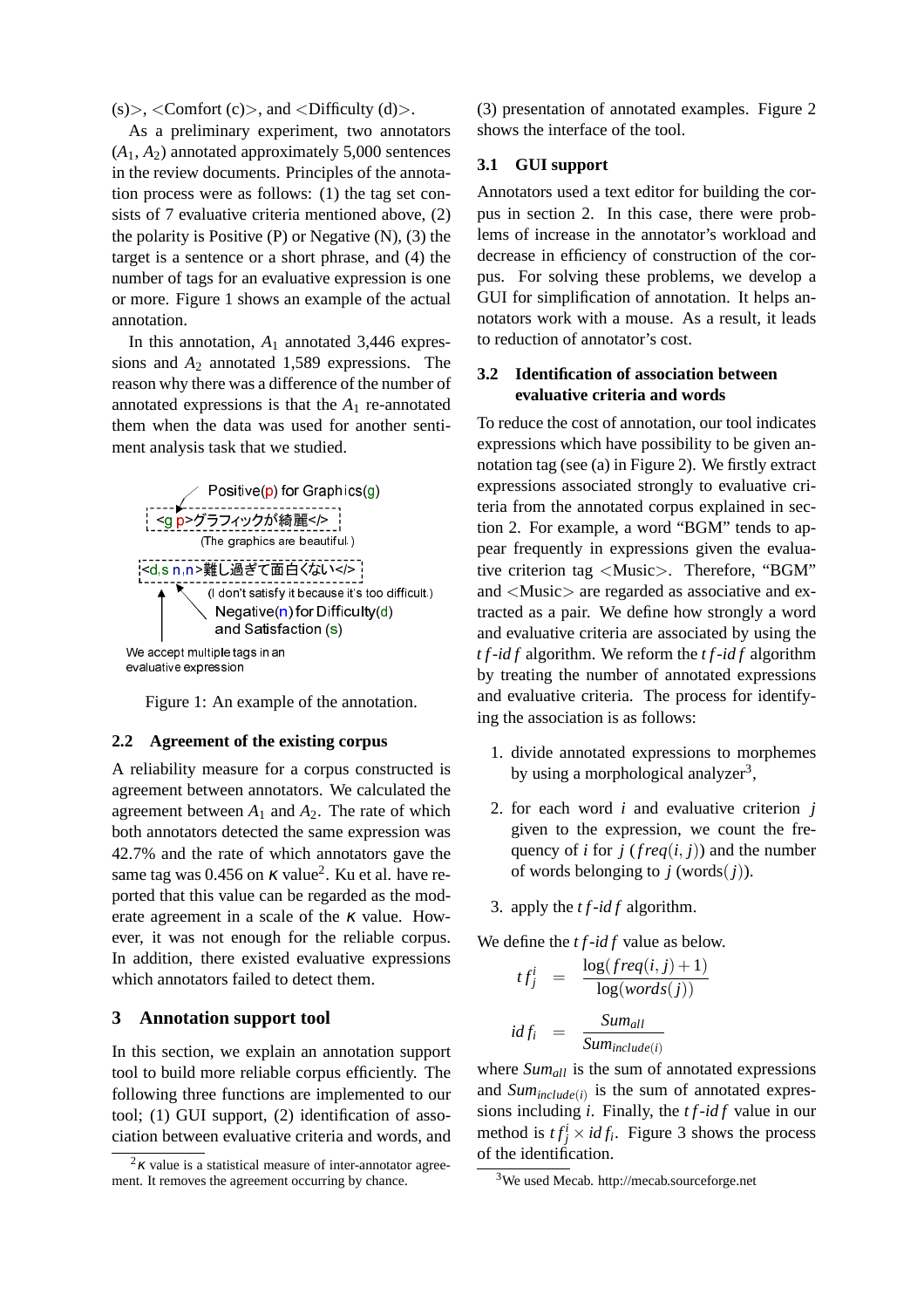

Figure 2: Our annotation support tool.



Figure 3: The process of identification.

### **3.3 Presentation of annotated examples**

Miyazaki et al. (2006) have reported that presentation of annotated examples for annotators improved the agreement between annotators. Annotators can share their judgment for annotation by referring to the examples. We apply the method into our tool in the similar way. Our tool treats two types of annotated examples; (1) similar examples and (2) examples from the same documents. Similar examples show which tag is given to the similar expression. On the other hand, examples from the same document directly show how the other annotator annotated on the same document.

#### **(1) Similar examples from annotated corpora**

Our tool displays annotated examples which are similar to an expression (see (b) in Figure 2). These examples are extracted from annotated corpora. We use two types of similar examples. One is other annotator's annotation for different documents. It indicates a statistical annotation tendency. By using this tendency, annotators share their judgment. The other is to use own annotation. By referring own annotation, the annotator can maintain consistency in the annotation process. We define the degree of similarity between two expressions  $U_x$  and  $U_y$  as below.

$$
SIM(U_x,U_y)=\frac{2M_{xy}}{M_x+M_y}
$$

 $\overline{a}$  $\begin{cases} M_{xy} :$  the number<br>match of Bigram  $M_x, M_y$ : the number of combinations  $M_{xy}$ : the number of both expressions of Bigram of  $U_x, U_y$ 

# **(2) Examples of other annotator's annotation from the same documents**

These examples show (1) which expression other annotator detected and (2) which tag other annotator gave to the expression. Annotators can use them as a reference (see (c) in Figure 2). Thereby, high agreement of the annotation is expected<sup>4</sup>.

# **3.4 Experiment**

We evaluated the annotation support tool. We used test datasets (Ex.1 and Ex.2) which were different from the annotated documents in section 2. The numbers of sentences of the test datasets were 350 sentences for Ex.1 and 450 sentences for Ex.2.

<sup>4</sup>Note that annotators use this function as revision after their own annotation. A preliminary experiment showed that annotators failed to detect evaluative expressions if they refer to the examples from the beginning. This was because annotators were influenced too much by the presented example.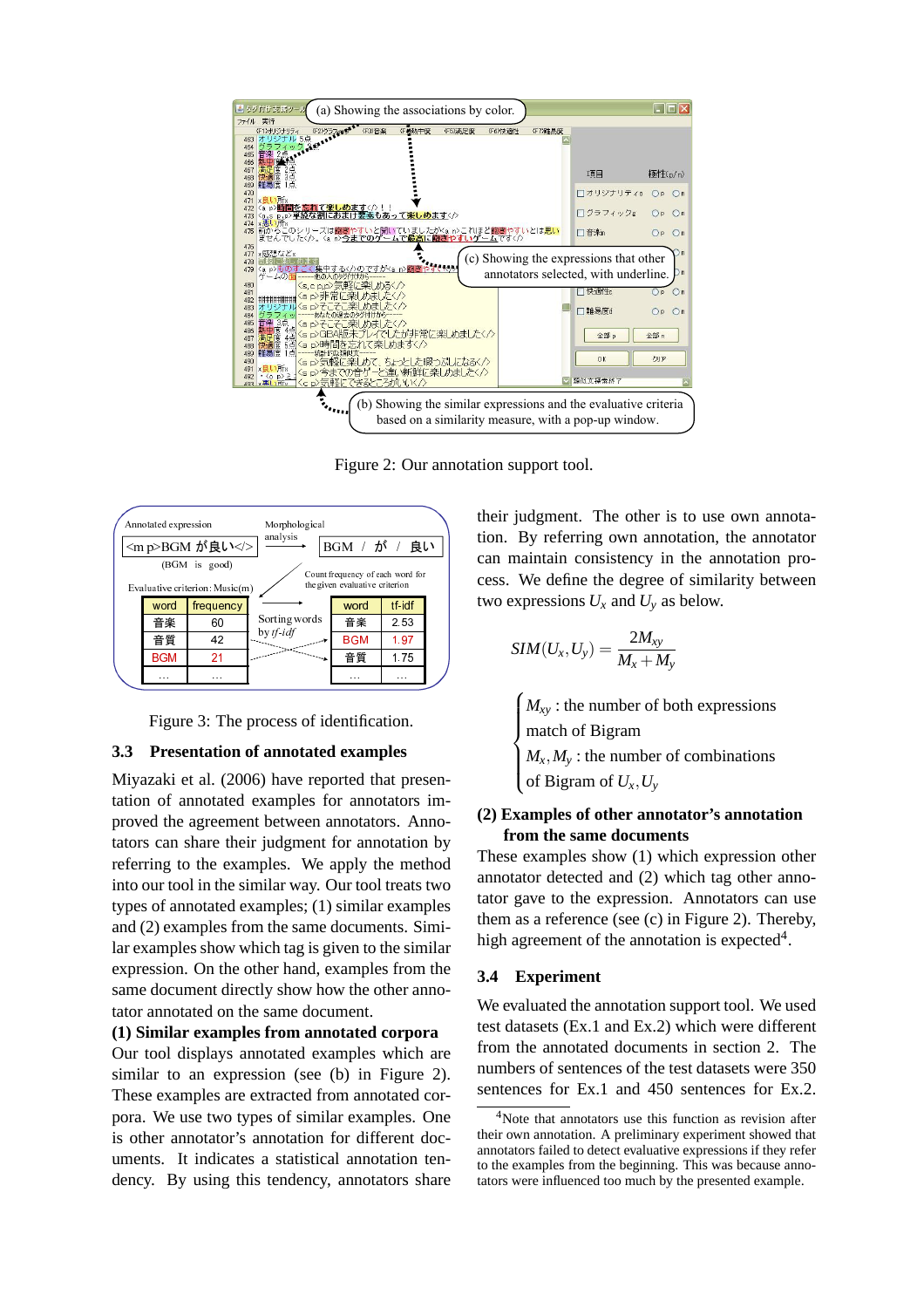| Case<br>Annotator |            |                  | $\mathcal{D}$ | 3   |     |
|-------------------|------------|------------------|---------------|-----|-----|
|                   | Num of DE  | 323              | 330           | 325 | 342 |
| $T_1$             | Num of Tag | 412              | 423           | 414 | 426 |
|                   | Time(min)  | 73               | 43            | 64  | 115 |
|                   | Num of DE  | 382              | 384           | 365 | 374 |
| $T_2$             | Num of Tag | 409              | 431           | 433 | 482 |
|                   | Time(min)  | $1\overline{2}0$ | 95            | 125 | 185 |

Table 1: Result of each annotator (Ex.1st).

Table 2: Agreement of annotation (Ex.1st).

| ∴ase                  |       |       |       |       |
|-----------------------|-------|-------|-------|-------|
| Agreement of DE       | 0.828 | 0.824 | 0.808 | 0.874 |
| Tag ( $\kappa$ value) | 0.350 | 0.419 | 0.442 | 0.573 |

Two annotators  $(T_1 \quad T_2)$  evaluated our tool in this experiment. For evaluating each function of the support tool, we experimented on the same documents with the following four cases. The process was the following order.

**Case 1.** without the support tool

- **Case 2.** GUI  $(3.1)$  + association  $(3.2)$
- **Case 3. Case**  $2 +$  **similar examples (3.3 (1))**
- **Case 4. Case**  $3 +$  **other's examples**  $(3.3 (2))$ **,** namely the revision of **Case 3**

We skipped **Case 1** in Ex.2. In **Case 2**, we adopted 270 pairs of a word and the evaluative criterion and 173 pairs of a word and the polarity which we identified in section 3.2. In **Case 3**, we adopted 1,109 examples whose annotation between  $A_1$  and *A*<sup>2</sup> completely agreed.

Table 1 to Table 4 show the results of the first (Ex.1) and second (Ex.2) experiments. In Table 1 and Table 3, "Num of DE" is the number of detected expressions, "Num of Tag" is the number of annotated tags, and "Time" is time of annotation<sup>5</sup>. Table 2 and Table 4 show the agreement of detected expressions and the  $\kappa$  value for tags.

The results of Table 2 and Table 4 indicated that the agreement became higher as more functions were used. Therefore, we think that using the annotation support tool is effective in improving the agreement of annotation. We achieved the best agreement in **Case 4**. This result shows that presentation of the other annotator's examples from the same documents was effective as revision.

In **Case 3**, we could not achieve enough improvement of  $\kappa$  value. This was because our tool

Table 3: Result of each annotator (Ex.2nd).

| Case<br>Annotator |            | 2   | 3   |     |
|-------------------|------------|-----|-----|-----|
|                   | Num of DE  | 415 | 395 | 415 |
| $T_1$             | Num of Tag | 526 | 508 | 526 |
|                   | Time(min)  | 70  | 99  | 157 |
|                   | Num of DE  | 464 | 462 | 480 |
| T <sub>2</sub>    | Num of Tag | 530 | 536 | 598 |
|                   | Time(min)  | 118 | 148 |     |

Table 4: Agreement of annotation (Ex.2nd).

| lase.                 |       |       |       |
|-----------------------|-------|-------|-------|
| Agreement of DE       | 0.840 | 0.815 | 0.857 |
| Tag ( $\kappa$ value) | 101 ( | 0.526 | 0.687 |

could not present appropriate expressions as similar examples. We assume that we need to prepare more examples for the presentation. Besides, we verified the number and agreement of detected expressions was small in **Case 3**. It happened in both Ex.1 and Ex.2. The support by the presentation of the annotated examples affected detection of evaluative expressions. However, even in that case, annotators hardly missed evaluative expressions which should be detected obviously. We consider that annotators detected evaluative expressions sufficiently as compared with the size of the datasets.

From the viewpoint of efficiency, annotators with the support tool (**Case 2**) could annotate faster than that without the tool (**Case 1**). Furthermore, our tool improved the agreement of the annotation. This result indicated that annotators could work efficiently and build a reliable corpus by using our tool. However, in **Case 3** and **Case 4**, annotators required more working time although the agreement improved. We need to discuss the usage of the functions in terms of working time of annotators.

The agreement of the annotation in Ex.2 was better than that in Ex.1. We think the reason that annotators could share their judgment of annotation by referring to other annotator's examples in **Case 4** of Ex.1. In other words, the revision (**Case 4**) affects future annotation of the annotators. The experience by **Case 4** might lead to the agreement of annotation in other annotation tasks for the annotators. This result denotes that the informationsharing with **Case 4** is effective in case that the annotators expand the corpus.

In this experiment, we evaluated with two annotators. However, it was not enough to evaluate our tool accurately. Therefore, we need to experiment

<sup>5</sup>The time of **Case 4** is the sum of **Case 3** and **Case 4** because it is the revision of **Case 3**.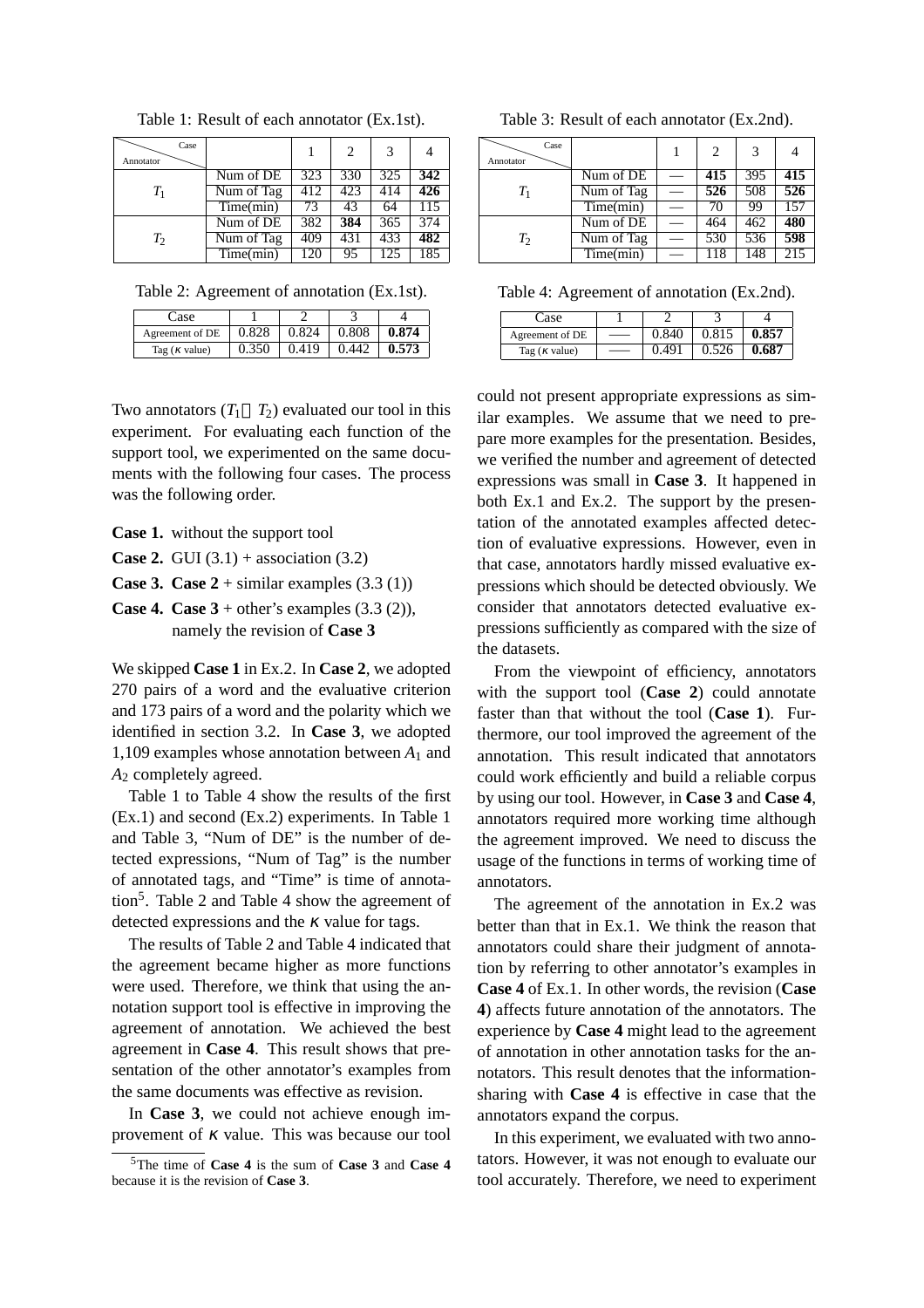with more annotators.

### **4 Evaluative criteria estimation**

In section 3, we identified expressions associated to the evaluative criteria. They were extracted from the existing annotated corpus. However, these extracted expressions depend on the data. In other words, the method in section 3 cannot treat unknown expressions.

Hashimoto and Kurohashi (2008) have estimated a domain of a word by using the Web. The domain of the word means, for example, the word "Baseball" belongs to the domain <Sports> and the word "Parliament" belongs to the domain <Government>. We apply the method into our task. Here we assume the domains defined in the previous work to be the evaluative criteria in our task. By applying the method to our tool, we estimate the evaluative criterion of a word in the corpus. In the previous method, they computed a threshold for sorting the domains. We apply another approach for the determination of the threshold in the method.

### **4.1 Score calculation**

First, we need keywords for the estimation process because it is based on a co-occurrence between a word that we want to estimate and keywords that are prepared manually. We prepared 20 keywords collected manually for each criterion. They represent contents of criteria, for example, a word "sound" is a keyword for <Music>.

Next, we compute *A<sup>c</sup>* score between a word and a criterion<sup>6</sup>. An  $A_c$  score denotes the likelihood that a word belongs to a criterion. The  $A_c$  score is calculated by summing up the top five  $A_k$  scores of the criterion. An  $A_k$  score is a co-occurrence in the Web between a word and each keyword. The *A<sup>k</sup>* score between a word (*w*) and a keyword (*k*) is computed as follows:

$$
A_k(w,k) = \frac{n(ad - bc)^2}{(a+b)(c+d)(a+c)(b+d)}
$$

where *n* represents the total number of Japanese Web pages. We supposed it to be 10 billion. *a*,*b*,*c*,*d* is given as below.

$$
a = hits(w \& k) \quad b = hits(w) - a
$$
  

$$
c = hits(k) - a \quad d = n - (a + b + c)
$$

where  $hits(q)$  is the number of search engine hits when *q* is used as a query.

### **4.2 Determination of an evaluative criterion**

We calculate  $A_c$  score as well as the previous work. If there is no threshold in this process, every word is associated with any evaluative criteria. Hashimoto and Kurohashi dealt with this problem by computing a threshold function for rejecting domains which have low *A<sup>d</sup>* score. However, we apply a different approach in this paper because a huge amount of data is required for their method. In our method, we compute a  $f_d$  score by the following equation:

$$
f_d = \frac{A_c - \mu}{\sigma}
$$

where  $\sigma$  represents the standard deviation of a  $A_c$ score,  $\mu$  represents the average of  $A_c$  scores, and  $A_c - \mu$  denotes the deviation. We sort evaluative criteria on the basis of the score  $f_d$ . Finally, we select the 1st evaluative criterion for each word. If  $f_d < K$ , we do not accept any evaluative criteria for a word<sup>7</sup>. Here  $K$  is the threshold that is defined manually in our method.

### **4.3 Experiment**

We evaluated the evaluative criteria estimation method. For each criterion, we prepared 20 words as a test data<sup>8</sup>. Here we subjectively classified each word in the test data into an evaluative criterion. We regard the classification results as the correct class of each word in the test data. We set the threshold value  $K$  to 1.4. This value was determined with a preliminary experiment.

The accuracy of the evaluative criteria estimation was 51.8%. The accuracy was not enough. However, the estimation results often contained evaluative criteria that were admissible as the correct criterion of the word although it was not matched with the subjective evaluative criterion that we selected. For example, we think that "be crazy about" in <Addiction> is admitted as <Satisfaction>. Table 5 shows examples of the estimation results of each evaluative criterion.

As the tendency of the estimation, many words were associated with <Satisfaction>. This was

 ${}^{6}$ In the previous work, they called it  $A_d$  score. In this paper, we call it *Ac* because it is a score for each "criterion".

<sup>&</sup>lt;sup>7</sup>Actually, if  $f_d$  of a word was less than *K*, we assign it to the <Not associable> tag.

<sup>8</sup>The test data did not include evaluative criterion words such "Graphics" and keywords mentioned in 4.1 because it is evident that they are estimated correctly.